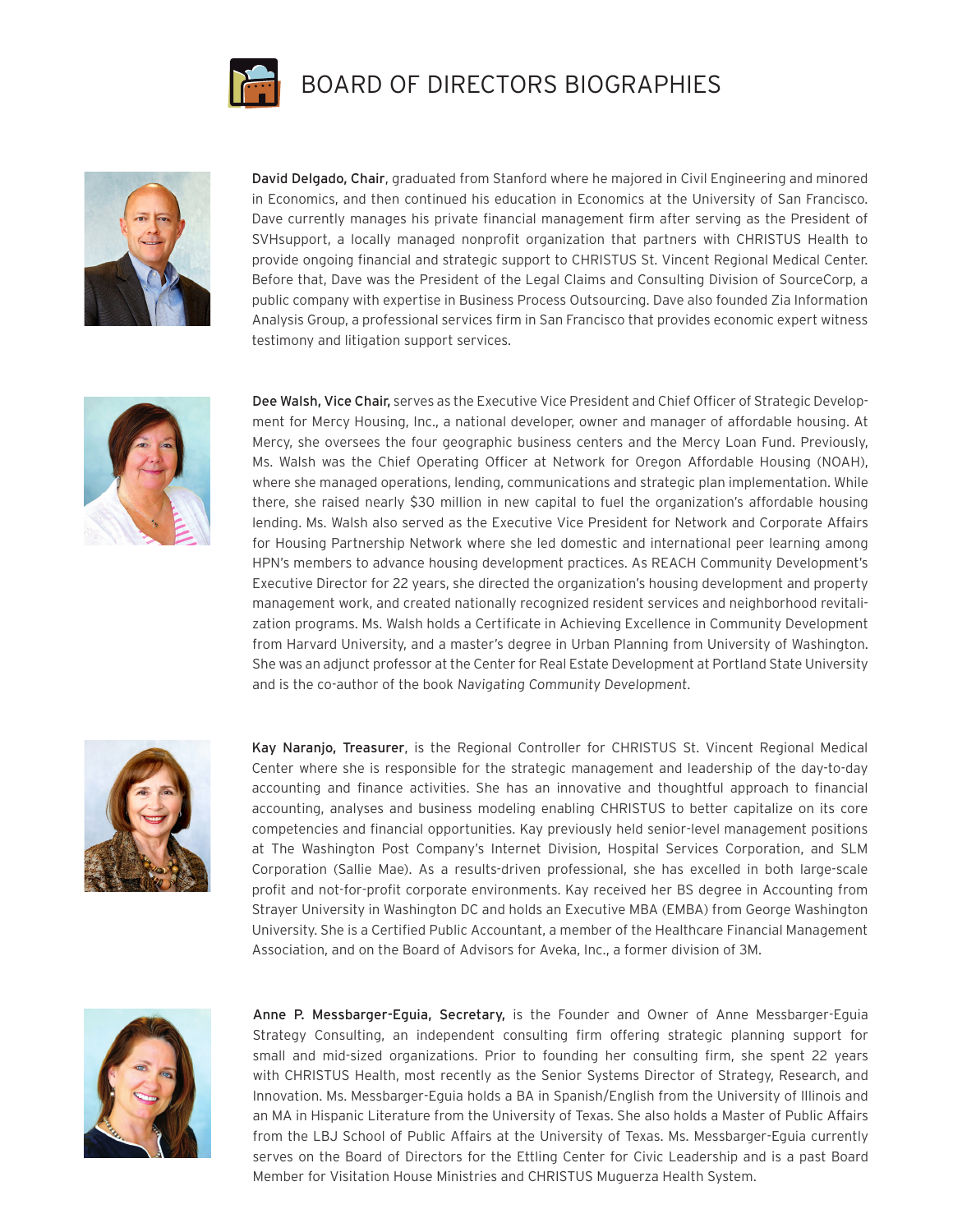

Andy Spingler, Member at Large, is the founder and Member of The Focal Point LLC, which has offices in Oakland, New York, Dallas and Santa Fe. The Focal Point is this country's premier trial strategy and graphics consulting firm. Since 1989, Mr. Spingler has specialized in working with trial lawyers in complex cases to find ways to make those cases easier to understand and, as a result, more persuasive to juries. Prior to the company's founding, he worked in the public accounting and consulting field. He has spoken and published on the subject of visual communication in the courtroom for the ABA, Continuing Education of the Bar (CEB), the California Judges Association, and numerous law firms. Mr. Spingler is a CPA and holds a BA in Business Economics from the University of California at Santa Barbara.



Teresa Leger de Fernandez, Member at Large, has served as General Counsel to several Native American Tribes and their business enterprises for over 23 years. Her work ranges from financing to protecting sacred sites to negotiating renewable energy development, and includes the development of the legal, legislative, business, economic and physical infrastructure for sovereigns and businesses. She has received Presidential appointments from both President Obama and President Clinton. Ms. Leger de Fernandez started her academic career in the first Headstart class in New Mexico, went on to graduate from Yale and receive her J.D., with distinction, from Stanford Law School. She is the founder of Leger Law & Strategy, LLC, a dynamic law firm focusing on projects that beneficially impact our communities.



Erika Campos, Member at Large, heads Strategic Planning and Business Development for CHRISTUS St. Vincent, Northern New Mexico's largest private employer and health system. She recently graduated from the CHRISTUS Health Leadership & Ethics Academy. She has served in various management roles for companies in New Mexico, Arizona, Texas, California, Oklahoma and Maryland in Marketing Communications, Research & Planning. Ms. Campos holds a BSBA from the University of Richmond and served as an officer in the US Army Reserves. Locally, she has served on the Board of Women's Health Services, the Santa Fe County Health Planning and Policy Commission, and as a Quality New Mexico Examiner. In addition to Homewise, she is currently on the Board of the Interfaith Community Shelter.



Agnes Noonan, Member at Large, is the President of WESST, a statewide economic development organization and Community Development Financial Institution in New Mexico which helps people start and grow their own business. She has over 35 years' experience in small business development and management. Previously, she served as the Executive Director of the American Chamber of Commerce in Egypt, where she worked with local, regional, and international agencies on issues relating to economic development. In Costa Rica, she served as a small business consultant for the United States Peace Corps, working with a variety of small, locally based businesses. Ms. Noonan holds a B.A. in Political Science from Berea College and an M.A. in International Affairs with a concentration in Latin American Business and Economics from The George Washington University. She is a past award recipient of the SBA's Women's Business Advocate of the Year, the New Mexico Business Hall of Fame and Top-Performing CEOs.